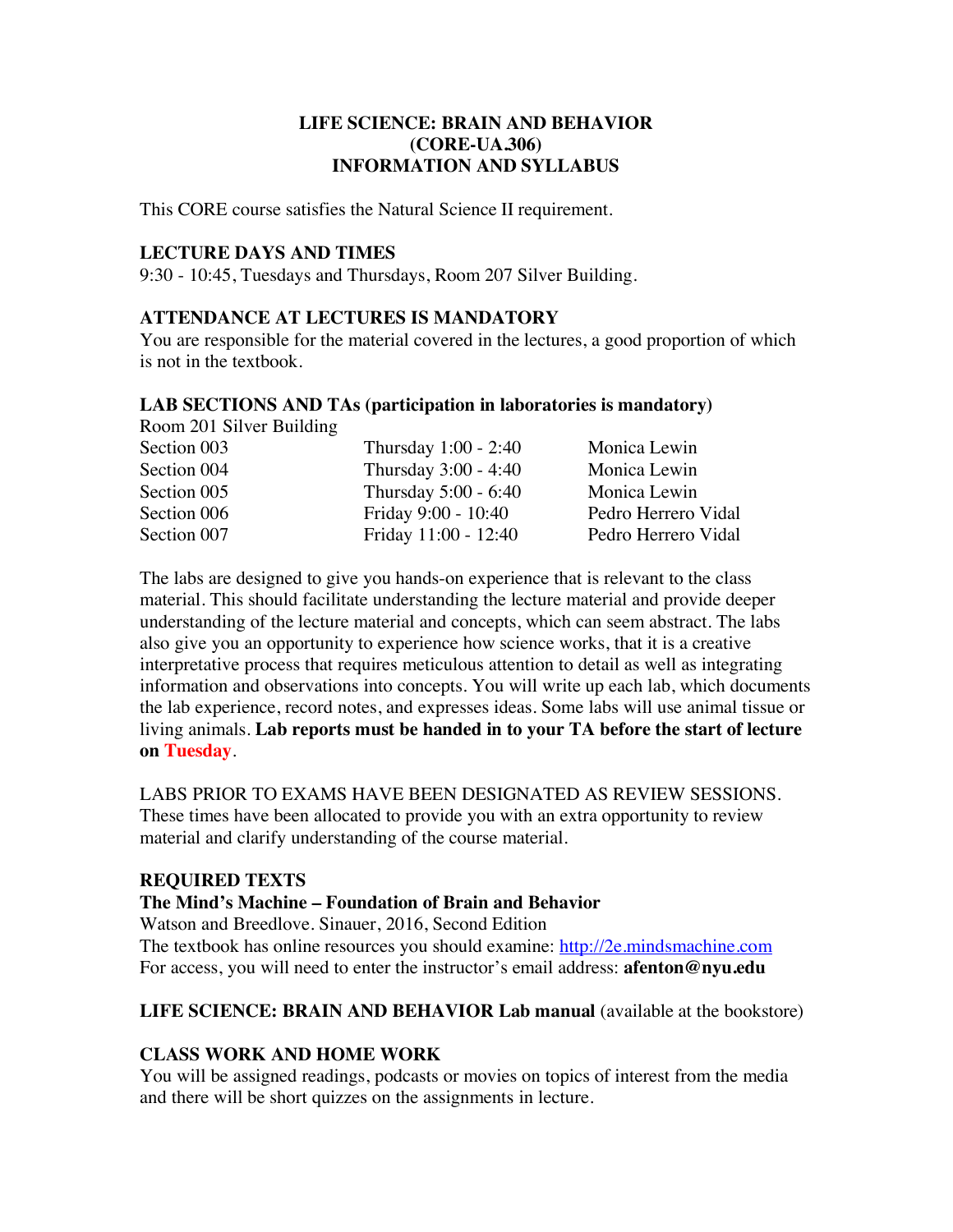# **EXAMS**

There will be three exams (2 midterm exams and a cumulative final exam). The questions will be based on material from the lectures and assigned readings. Questions will be multiple choice, fill-in the blank, short answer, simple drawing, and short essay types.

# **NOTE THE EXAM DATES ON THE SYLLABUS. THERE ARE NO MAKEUP**

**EXAMS.** If you miss a midterm exam, the grade on the final will count proportionately more.

# **GRADING**

Grades will be determined according to the following breakdown: 20% Midterm Exam 1 20% Midterm Exam 2 30% Final Exam 25% Labs 5% Classwork and Homework

# **CONTACT INFORMATION**

## **Professor**

Dr. André Fenton Center for Neural Science, 4 Washington Place Meyer Room 980 afenton@nyu.edu

## **Teaching Assistants**

Dr. Monica Lewin 19 University Place Room 521 Office phone: 212-998-8288 mpl361@nyu.edu

Pedro Herrero Vidal pmh314@nyu.edu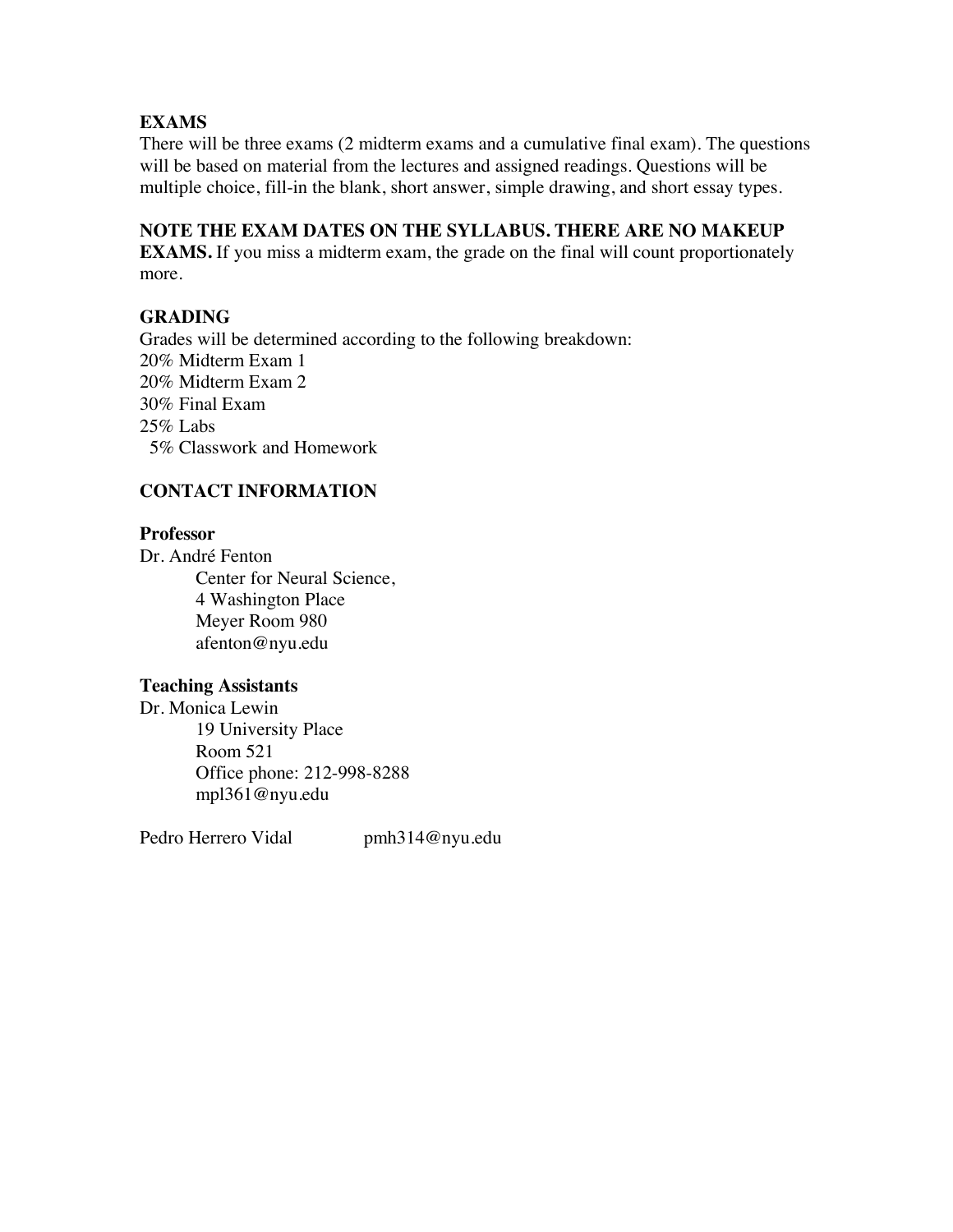# **SYLLABUS**

## **Week 1**

4-Sep **Lecture 1**. Introduction: Brain and behavior an intimate couple (integrating across levels and scales of complexity) Reading: Chapter 1

6-Sep **Lecture 2**. Brain Organization 1: Structure and function - another intimate couple Reading: Chapter 2

6/7-Sep **NO LABS**

# **Week 2**

11-Sep **Lecture 3**. Bioelectricity: Electric meat (fat, water and salt) Reading: Chapter 3 p. 50-55

13-Sep **Lecture 4.** Neural communication I: The exciting electrical language of neurons Reading: Chapter 3 p. 55-61

13/14-Sep **Lab 1**. The Scientific Method

## **Week 3**

18-Sep **Lecture 5**. Neural communication 2: Synapses – connections, networks and influence

Reading: Chapter 3 p. 62-70

20-Sep **Lecture 6**. Neural communication 4: Synapses - circuits and networks for exchanging drugs Reading: Chapter 4 p. 78-95

20/21-Sep **Lab 2.** Sheep Brain Dissection

## **Week 4**

25-Sep **Lecture 7.** Neural communication 3: Membrane Physiology Review Reading: Review lectures 3-6

27-Sep **Lecture 8**. Neurodevelopment or how to build something really complicated Reading: Chapter 13 p.393-407

27/28-Sep **Lab 3**. A model dendrite

# **Week 5**

2-Oct **Lecture 9**. Hormones and Sex - action at a distance Reading: Chapter 8 p.208-225

4-Oct **Lecture 10**. Stepping back: Evolution/Animals are models too Reading: Reading Assignment,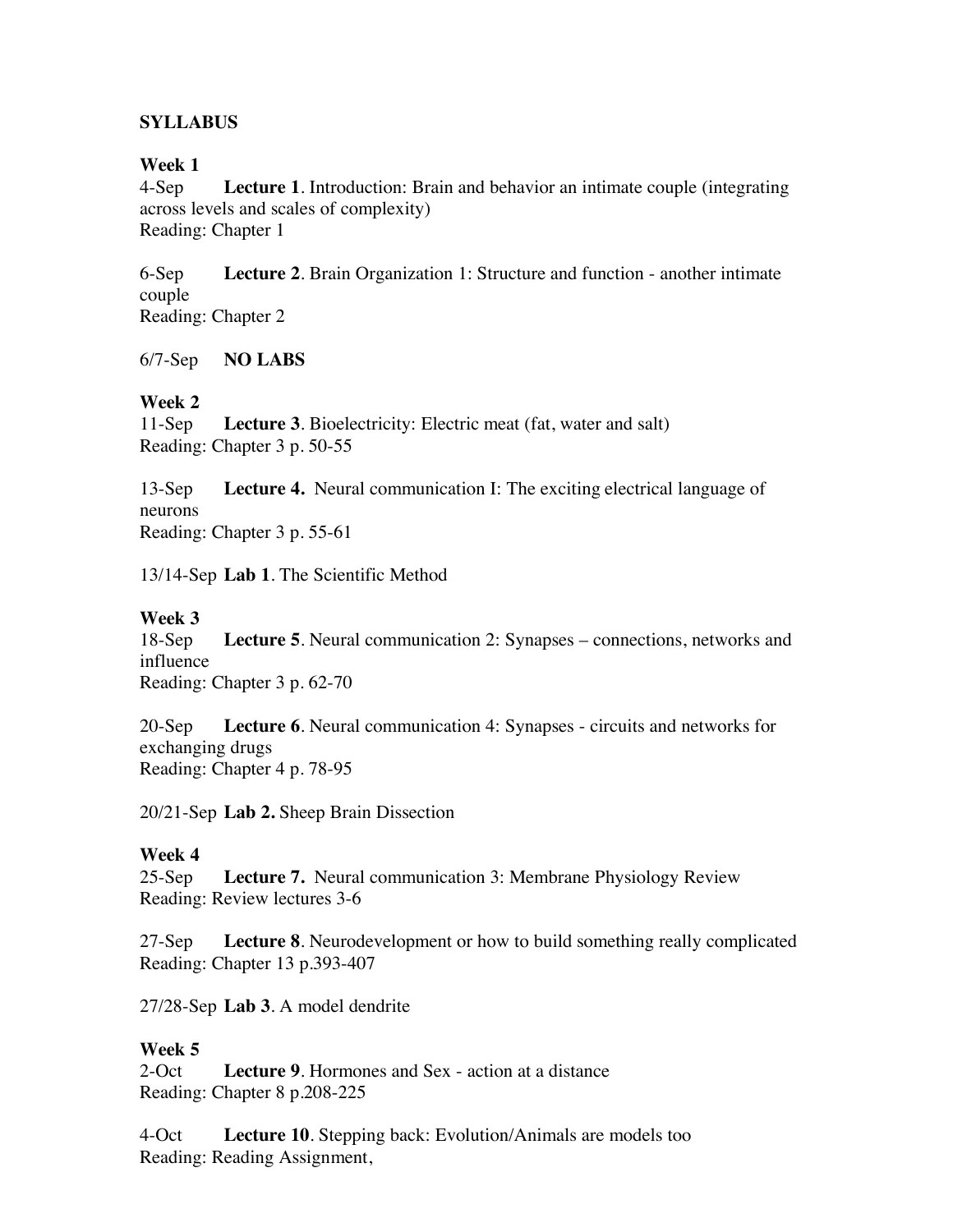Viewing: https://www.youtube.com/watch?v=fgQLyqWaCbA

4/5-Oct **Lab**: Review to prepare for midterm exam

### **Week 6**

9-Oct No class: Legislative Day - Classes meet according to a Monday schedule

11-Oct **Midterm Exam 1 (in class)**

11/12-Oct **Lab 4**. Microscopy and Neuronal Visualization

## **Week 7**

16-Oct **Lecture 11**. Sensation and touching in your head 1 Reading: Chapter 5 p.110-117

18-Oct **Lecture 12**. Sensation and touching in your head 2 Reading: Chapter 5 p.118-127

18/19-Oct **Lab 5**. Build your own brain

### **Week 8**

23-Oct **Lecture 13**. Ear hairs – Hearing Reading: Chapter 6 p. 146-161

25-Oct **Lecture 14**. Even more ear hairs – Balance and equilibrium Reading: Chapter 6 p. 162-163; Fenton Notes on the Vestibular system

25/26-Oct **Lab 6**. Somatic sensation

### **Week 9**

30-Oct **Lecture 15**. Seeing and perceiving: how brains see 1 Reading: Chapter 7 p.174-194

1-Nov **Lecture 16**. Seeing and perceiving: how brains see 2 Reading: Chapter 7 p.194-207

1/2-Nov **Lab 7**. Vision

#### **2-Nov Take home PRACTICE Exam delivered vis CLASSES (due Nov. 6)**

#### **Week 10**

#### 6-Nov **Class: Review Practice Take home Exam**

8-Nov **Lecture 17**. Moving, how complicated could it be? Reading: Chapter 5 p.126-143

8/9-Nov **Lab**: Review Exam to prepare for midterm exam